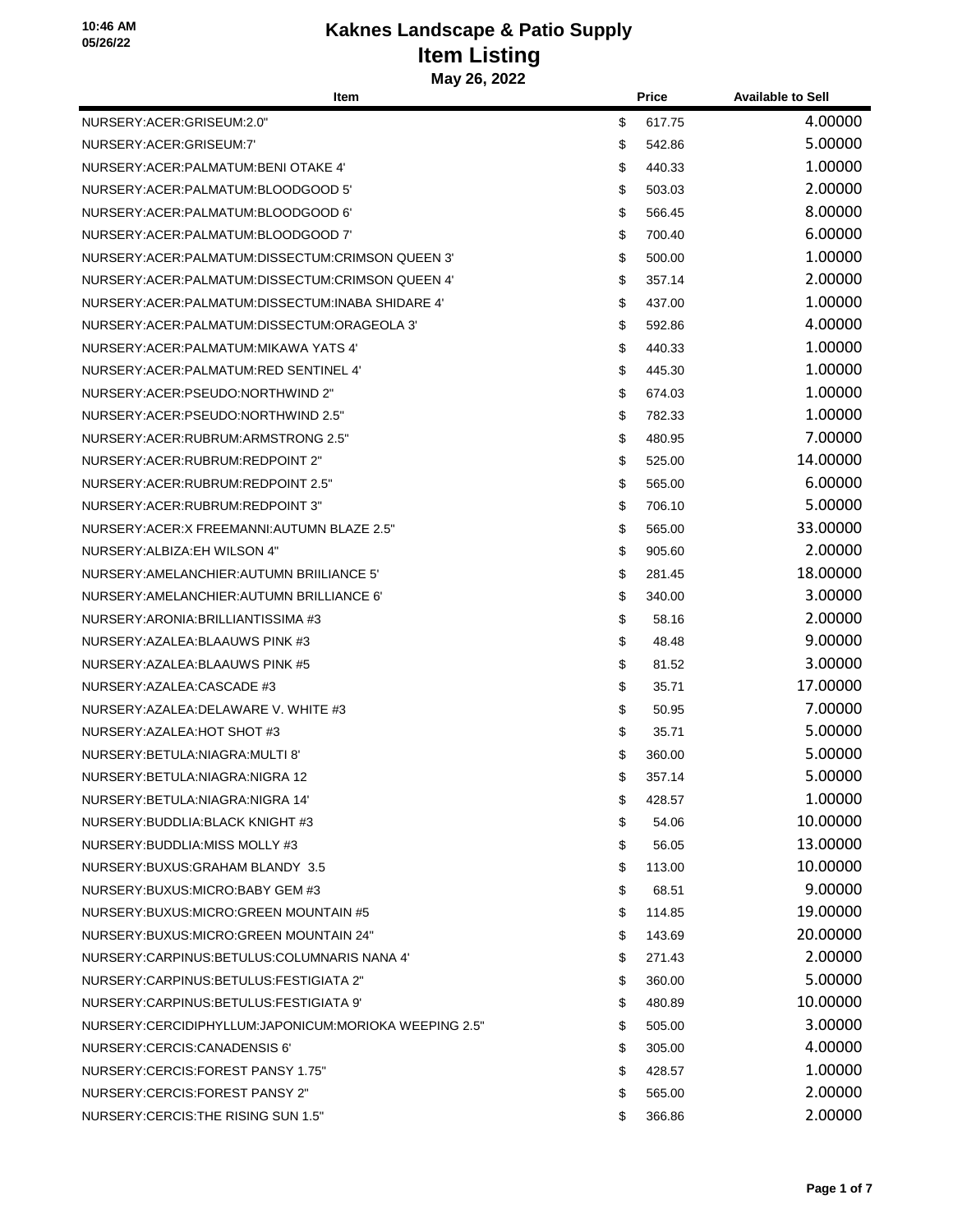| Item                                                | <b>Price</b>                   | <b>Available to Sell</b> |
|-----------------------------------------------------|--------------------------------|--------------------------|
| NURSERY: CHAMAECYPARIS: NOOTKATENSIS: GLA P DEN F5' | \$<br>389.75                   | 1.00000                  |
| NURSERY: CHAMAECYPARIS: NOOTKATENSIS: GLA P DEN F6' | \$<br>469.55                   | 3.00000                  |
| NURSERY:CHAMAECYPARIS:NOOTKATENSIS:PENDULA 7-8'     | \$<br>278.57                   | 1.00000                  |
| NURSERY: CHAMAECYPARIS: OBTUSA: AUREA#3             | \$<br>59.91                    | 5.00000                  |
| NURSERY: CHAMAECYPARIS: OBTUSA: FERNSPRAY GOLD #5   | \$<br>78.57                    | 3.00000                  |
| NURSERY:CHAMAECYPARIS:OBTUSA:FERNSPRAY GOLD 4'      | \$<br>426.80                   | 2.00000                  |
| NURSERY:CHAMAECYPARIS:OBTUSA:GRACILIS 3-3.5'        | \$<br>130.00                   | 1.00000                  |
| NURSERY: CHAMAECYPARIS: OBTUSA: NANA 15-18"         | \$<br>201.37                   | 2.00000                  |
| NURSERY: CHAMAECYPARIS: OBTUSA: NANA GRACILIS #7    | \$<br>164.29                   | 3.00000                  |
| NURSERY:CHAMAECYPARIS:OBTUSA:NANA LUTEA #3          | \$<br>84.98                    | 10.00000                 |
| NURSERY:CHIONATHUS:VIRGINICUS 1.75"                 | \$<br>412.96                   | 4.00000                  |
| NURSERY: CHIONATHUS: VIRGINICUS 2.5"                | \$<br>663.67                   | 1.00000                  |
| NURSERY: CLETHRA: ALNIFOLIA #3                      | \$<br>49.91                    | 15.00000                 |
| NURSERY: CLETHRA: HUMMINGBIRD #3                    | \$<br>49.91                    | 16.00000                 |
| NURSERY: CLETHRA: RUBY SPICE #3                     | \$<br>49.91                    | 12.00000                 |
| NURSERY:CORNUS:ALBA:ARGENTEO-MARGINATA #5           | \$<br>57.14                    | 5.00000                  |
| NURSERY:CORNUS:ALBA:IVORY HALO #3                   | \$<br>52.51                    | 5.00000                  |
| NURSERY:CORNUS:KOUSA:2.5"                           | \$<br>650.00                   | 15.00000                 |
| NURSERY:CORNUS:KOUSA:BUTTERFLY 2.5"                 | \$<br>574.27                   | 5.00000                  |
| NURSERY:CORNUS:KOUSA:CHAMPION GOLD 2.25"            | \$<br>$\overline{\phantom{a}}$ | 1.00000                  |
| NURSERY:CORNUS:KOUSA:CHAMPION GOLD 2.5"             | \$<br>628.43                   | 2.00000                  |
| NURSERY:CORNUS:KOUSA:CHAMPION GOLD 7'               | \$<br>360.53                   | 1.00000                  |
| NURSERY:CORNUS:KOUSA:SQUARE DANCE 2.5               | \$<br>603.57                   | 4.00000                  |
| NURSERY:CORNUS:SER:SER BAILEYI #3                   | \$<br>49.91                    | 18.00000                 |
| NURSERY: CORNUS: X CELESTRIAL 7'                    | \$<br>356.46                   | 1.00000                  |
| NURSERY: CORNUS: X K VENUS 5'                       | \$<br>271.44                   | 1.00000                  |
| NURSERY:CORNUS:X K VENUS 6'                         | \$<br>314.34                   | 1.00000                  |
| NURSERY:CORNUS:X K VENUS 8'                         | \$<br>419.64                   | 1.00000                  |
| NURSERY: CORNUS: X RUTGERS ST P 2"                  | \$<br>401.00                   | 3.00000                  |
| NURSERY:CORYLUS:CONTORTA #10                        | \$<br>180.00                   | 3.00000                  |
| NURSERY:CORYLUS:CONTORTA 48"                        | \$<br>264.29                   | 1.00000                  |
| NURSERY: DEUTZIA: NIKKO #3                          | \$<br>51.50                    | 10.00000                 |
| NURSERY: FAGUS: SYLVATICA: PURPLE FOUNTAIN 7'       | \$<br>357.14                   | 2.00000                  |
| NURSERY: FOTHERGILLA: MAJOR MT AIRY #3              | \$<br>66.09                    | 11.00000                 |
| NURSERY: GAULTHERIA PROCUMBENS #1                   | \$<br>33.28                    | 24.00000                 |
| NURSERY: GINKO: AUTUMN GOLD 2"                      | \$<br>801.60                   | 3.00000                  |
| NURSERY: GINKO: BILOA TROLL 3'                      | \$<br>518.70                   | 2.00000                  |
| NURSERY: HAMAMELIS: VIRGINIANA 3.5'                 | \$<br>138.99                   | 10.00000                 |
| NURSERY:HEPTACODIUM:MICONIODES 6-8'                 | \$<br>495.00                   | 3.00000                  |
| NURSERY: HEPTACODIUM: MICONIOIDES 1.75"             | \$<br>369.65                   | 2.00000                  |
| NURSERY: HEPTACODIUM: MICONIOIDES 2"                | \$<br>505.88                   | 1.00000                  |
| NURSERY:HEPTACODIUM:MICONIOIDES 2.25"               | \$<br>600.00                   | 1.00000                  |
| NURSERY: HIBISCUS: APHRODITE #3                     | \$<br>54.66                    | 11.00000                 |
| NURSERY: HIBISCUS: BALI #3                          | \$<br>57.61                    | 12.00000                 |
| NURSERY: HIBISCUS: DIANA #5                         | \$<br>88.63                    | 11.00000                 |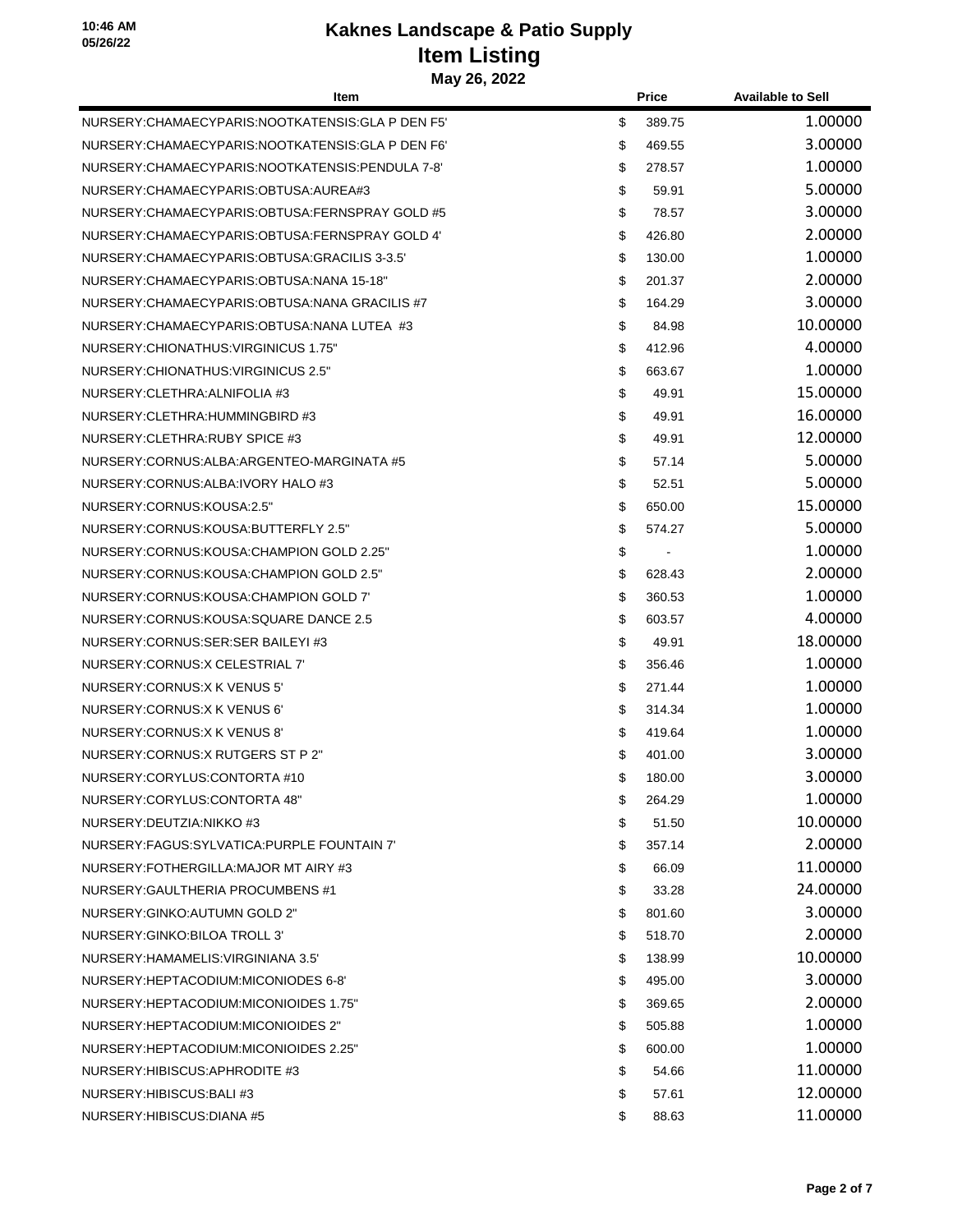**10:46 AM 05/26/22**

| Item                                                 |               | Price  | <b>Available to Sell</b> |
|------------------------------------------------------|---------------|--------|--------------------------|
| NURSERY: HIBISCUS: LUCY #3                           | \$            | 57.46  | 9.00000                  |
| NURSERY: HYDRANGEA: ARBORENCENCE: ANNABELLE #3       | \$            | 54.64  | 3.00000                  |
| NURSERY: HYDRANGEA: ARBORENCENCE: ANNABELLE #5       | \$            | 79.31  | 10.00000                 |
| NURSERY:HYDRANGEA:ARBORENCENCE:WEE WHITE #2          | \$            | 47.94  | 10.00000                 |
| NURSERY: HYDRANGEA: MAC: ENDLESS SUMMER #3           | \$            | 58.37  | 10.00000                 |
| NURSERY: HYDRANGEA: MAC: ENDLESS SUMMER #5           | \$            | 86.62  | 35.00000                 |
| NURSERY: HYDRANGEA: MAC: LD RHYTHMIC BLUE #3         | \$            | 58.37  | 7.00000                  |
| NURSERY: HYDRANGEA: MAC: TWIST N SHOUT #5            | \$            | 86.93  | 17.00000                 |
| NURSERY: HYDRANGEA: PANICULATA: LIMELIGHT #3         | \$            | 56.63  | 36.00000                 |
| NURSERY:HYDRANGEA:PANICULATA:LIMELIGHT TREE #7       | \$            | 150.00 | 2.00000                  |
| NURSERY: HYDRANGEA: PANICULATA: LITTLE LIME #3       | \$            | 56.63  | 32.00000                 |
| NURSERY: HYDRANGEA: PANICULATA: LITTLE QUICK FIRE #3 | \$            | 56.63  | 6.00000                  |
| NURSERY: HYDRANGEA: PANICULATA: PEE GEE TF 3.5'      | \$            | 550.00 | 3.00000                  |
| NURSERY:HYDRANGEA:QUERCIFOLIA:RUBY SLIPPERS #3       | \$            | 53.70  | 9.00000                  |
| NURSERY: HYDRANGEA: SERRATA: TINY TOUGH STUFF #3     | \$            | 61.60  | 9.00000                  |
| NURSERY: ILEX: CRENATA: SKY PENCIL #3                | \$            | 81.87  | 7.00000                  |
| NURSERY: ILEX: CRENATA: SKY PENCIL 3.5-4             | \$            | 177.08 | 7.00000                  |
| NURSERY: ILEX: CRENATA: SOFT TOUCH #3                | \$            | 57.55  | 14.00000                 |
| NURSERY: ILEX: CRENATA: STEEDS #7                    | \$            | 114.29 | 12.00000                 |
| NURSERY: ILEX: GLABRA: COMPACTA #5                   | \$            | 57.14  | 3.00000                  |
| NURSERY: ILEX: GLABRA: SHAMROCK #3                   | \$            | 59.08  | 4.00000                  |
| NURSERY: ILEX: VERTICILLATA: JIM DANDY #3            | \$            | 57.75  | 3.00000                  |
| NURSERY: ILEX: VERTICILLATA: RED SPRITE#5            | \$            | 54.29  | 2.00000                  |
| NURSERY: ILEX: VERTICILLATA: WINTER RED #5           | \$            | 80.19  | 9.00000                  |
| NURSERY: ILEX: X MESERVEAE: BLUE PRINCESS #10        | \$            | 210.98 | 10.00000                 |
| NURSERY: ILEX: X MESERVEAE: BLUE PRINCESS 3-3.5      | \$            | 92.26  | 15.00000                 |
| NURSERY: ILEX: X MESERVEAE: DRAGON LADY 5-6          | \$            | 349.57 | 10.00000                 |
| NURSERY: ITEA: VIRGINICA: LITTLE HENRY #3            | \$            | 57.68  | 12.00000                 |
| NURSERY: ITEA: VIRGINICA: LITTLE HENRY#5             | \$            | 83.82  | 3.00000                  |
| NURSERY: JUNIPERUS: CHINENSIS: BLUEPOINT 5-6'        | \$            | 285.00 | 3.00000                  |
| NURSERY:JUNIPERUS:CHINENSIS:HETZII COLUMNARIS 10-12  | \$            | 860.00 | 14.00000                 |
| NURSERY: JUNIPERUS: CHINENSIS: SEA GREEN #3          | \$            | 47.99  | 10.00000                 |
| NURSERY: JUNIPERUS: HORIZONTALIS: WILTONII#3         | \$            | 47.99  | 15.00000                 |
| NURSERY: JUNIPERUS: PROCUMBENS: NANA #3              | \$            | 47.99  | 16.00000                 |
| NURSERY: KALMIA: LATIFOLIA: 24-30"                   | \$            | 141.43 | 5.00000                  |
| NURSERY: KALMIA: LATIFOLIA: CAROUSEL #5              | \$            | 124.16 | 3.00000                  |
| NURSERY: LARIX: PENDULA 8'                           | \$            | 428.57 | 2.00000                  |
| NURSERY: LARIX: VARIED DIRECTIONS 8'                 | \$            | 428.57 | 3.00000                  |
| NURSERY:LIQUIDAMBAR:WORPLESDON 2.5"                  | \$            | 658.93 | 12.00000                 |
| NURSERY:LIRIODENDRON:LITTLE VOLUNTEER 2"             | \$            | 538.33 | 6.00000                  |
| NURSERY: MAGNOLIA: JANE 5                            | \$            | 252.95 | 1.00000                  |
| NURSERY: MALUS: ROYAL RAINDROPS 1.75"                | \$            | 392.86 | 6.00000                  |
| NURSERY: PARROTIA: PERSICA 2.5"                      | \$            | 546.50 | 3.00000                  |
| NURSERY: PERENNIALS: ACHILLEA: MOONSHINE #2          | $\frac{1}{2}$ | 19.86  | 18.00000                 |
| NURSERY: PERENNIALS: AJUGA: CHOC CHIP FLAT           | $\mathbf{\$}$ | 96.38  | 3.00000                  |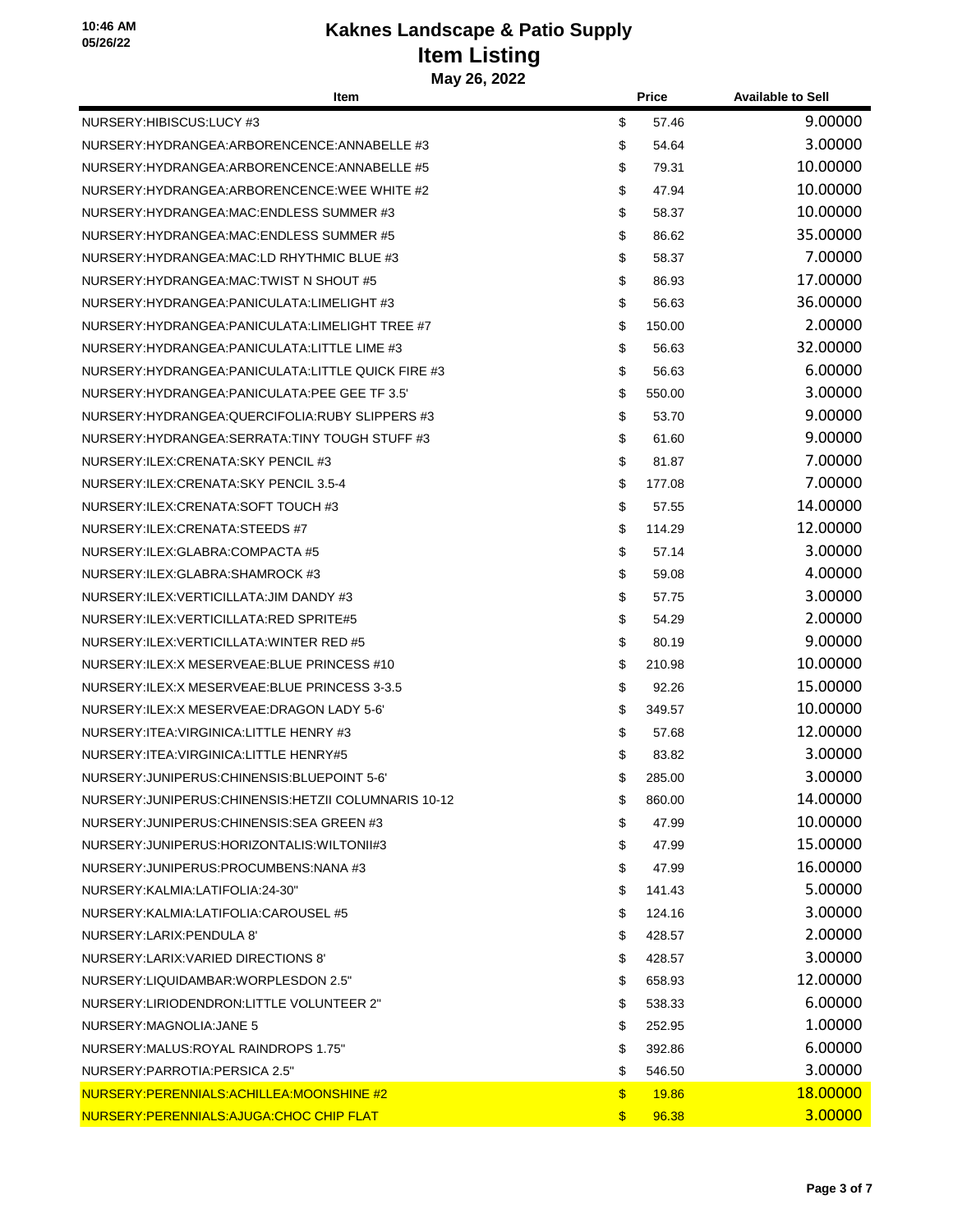| Item                                                                          |                           | Price        | <b>Available to Sell</b> |
|-------------------------------------------------------------------------------|---------------------------|--------------|--------------------------|
| NURSERY:PERENNIALS:ALLIUM:CHRISTOPHII #1                                      | $\boldsymbol{\mathsf{S}}$ | 17.85        | 18.00000                 |
| NURSERY: PERENNIALS: ASTER: EASTERN STAR #1                                   | $\mathbf{\$}$             | 17.33        | 1.00000                  |
| NURSERY: PERENNIALS: ASTILBE: BRIDAL VEIL #2                                  | $\boldsymbol{\mathsf{s}}$ | 19.86        | 9.00000                  |
| NURSERY: PERENNIALS: ASTILBE: DEUTSCHLAND #1                                  | \$                        | 14.81        | 22.00000                 |
| NURSERY: PERENNIALS: ASTILBE: VISIONS IN PINK #1                              | \$                        | 14.81        | 6.00000                  |
| NURSERY: PERENNIALS: ASTILBE: VISIONS IN RED #1                               | $\boldsymbol{\mathsf{s}}$ | 14.81        | 9.00000                  |
| NURSERY: PERENNIALS: ASTILBE: VISIONS IN RED #2                               | \$                        | 19.86        | 5.00000                  |
| NURSERY:PERENNIALS:ASTILBE:YOUNIQUE PINK #2                                   | \$                        | 19.86        | 18.00000                 |
| NURSERY: PERENNIALS: BAPTISA: AYSTRALIS #2                                    | $\boldsymbol{\mathsf{s}}$ | 32.76        | 20.00000                 |
| NURSERY: PERENNIALS: COREOPSIS: 'ZEGREB' #1                                   | $\boldsymbol{\mathsf{s}}$ | 14.81        | 9.00000                  |
| NURSERY: PERENNIALS: ECHINACEA: CHEYANNE SPIRIT #1                            | \$                        | 15.33        | 18.00000                 |
| NURSERY: PERENNIALS: ECHINACEA: MAGNUS #1                                     | $\boldsymbol{\mathsf{s}}$ | 14.81        | 5.00000                  |
| NURSERY: PERENNIALS: ECHINACEA: POW WOW WHITE #1                              | $\boldsymbol{\mathsf{s}}$ | 15.33        | 7.00000                  |
| NURSERY:PERENNIALS:ECHINACEA:POWWOW WILDBERRY #1                              | $\mathsf{\$}$             | 15.33        | 18.00000                 |
| NURSERY: PERENNIALS: FERNS: JAPANESE PAINTED #2                               | $\boldsymbol{\mathsf{s}}$ | 24.52        | 14.00000                 |
| NURSERY:PERENNIALS:FERNS:WOOD FERN DRYOPTERIS #1                              | $\boldsymbol{\mathsf{s}}$ | 19.18        | 18.00000                 |
| NURSERY: PERENNIALS: GERANIUM: MAX FREI #1                                    | \$                        | 17.85        | 18.00000                 |
| NURSERY: PERENNIALS: GERANIUM: ROZANNE #1                                     | \$                        | 17.85        | 9.00000                  |
| NURSERY: PERENNIALS: HELIANTHUS: AUTUMN GOLD #2                               | $\mathbf{\$}$             | 19.86        | 1.00000                  |
| NURSERY:PERENNIALS:HEMEROCALLIS:HAPPY RETURNS #1                              | $\mathbf{\$}$             | 14.81        | 3.00000                  |
| NURSERY: PERENNIALS: HEMEROCALLIS: PARDON ME #1                               | \$                        | 14.81        | 14.00000                 |
| NURSERY:PERENNIALS:HEMEROCALLIS:PASSIONATE RETURNS #1                         | $\boldsymbol{\mathsf{s}}$ | 14.81        | 24.00000                 |
| NURSERY: PERENNIALS: HEUCHERA: BLACK SEA #1                                   | \$                        | 14.81        | 17.00000                 |
| NURSERY: PERENNIALS: HEUCHERA: CARAMEL #1                                     | \$                        | 15.63        | 6.00000                  |
| NURSERY:PERENNIALS:HEUCHERA:PRETTY PISTACHIO #1                               | $\boldsymbol{\mathsf{s}}$ | 19.95        | 18.00000                 |
| NURSERY: PERENNIALS: HOSTA: BIG DADDY #2                                      | \$                        | 18.28        | 21.00000                 |
| NURSERY: PERENNIALS: HOSTA: GUACAMOLE #2                                      | \$                        | 19.86        | 20.00000                 |
| NURSERY: PERENNIALS: HOSTA: PATRIOT #1                                        | \$                        | 14.81        | 7.00000                  |
| NURSERY: PERENNIALS: HOSTA: PATRIOT #2                                        | $\boldsymbol{\mathsf{s}}$ | 20.60        | 48.00000                 |
| NURSERY: PERENNIALS: HOSTA: SUM & SUBSTANCE #1                                | \$                        | <b>14.81</b> | 8.00000                  |
| NURSERY: PERENNIALS: HOSTA: SUM & SUBSTANCE #2                                | \$                        | 19.86        | 3.00000                  |
| NURSERY: PERENNIALS: IRIS: PURPLE FLAME                                       | \$                        | 17.85        | 14.00000                 |
| NURSERY: PERENNIALS: IRIS: S CAESAR'S BROTHER #1                              | \$                        | 16.01        | 8.00000                  |
| NURSERY: PERENNIALS: LAVANDULA: HIDCOTE #1                                    | \$                        | 20.72        | 12.00000                 |
| NURSERY: PERENNIALS: LEUCANTHEMUM: BECKY #1                                   | \$                        | 14.81        | 5.00000                  |
| NURSERY: PERENNIALS: LEUCANTHEMUM: SNOWCAP #1                                 | \$                        | 14.81        | 12.00000                 |
| NURSERY: PERENNIALS: LIATRIS: KOBOLD #1                                       | \$                        | 11.04        | 5.00000                  |
| NURSERY: PERENNIALS: NEPETA: JUNIOR WALKER #2                                 | $\boldsymbol{\mathsf{s}}$ | 19.86        | 15.00000                 |
| <u>NURSERY:PERENNIALS:ORNAMENTAL GRASSES:CALAMOGROSTIS:KARL FOERSTER #_\$</u> |                           | 25.19        | 6.00000                  |
| NURSERY:PERENNIALS:ORNAMENTAL GRASSES:CAREX:EVERGOLD #1                       | \$                        | 18.66        | 24.00000                 |
| NURSERY:PERENNIALS:ORNAMENTAL GRASSES:FESTUCA:ELIJAH BLUE #2                  | \$                        | 25.19        | 13.00000                 |
| <u>NURSERY:PERENNIALS:ORNAMENTAL GRASSES:HAKONECHLOA:ALL GOLD #1</u>          | \$                        | 27.98        | 24.00000                 |
| NURSERY:PERENNIALS:ORNAMENTAL GRASSES:LIRIOPE:BIG BLUE #1                     | \$                        | 15.84        | 42.00000                 |
| NURSERY:PERENNIALS:ORNAMENTAL GRASSES:MISCANTHUS:ADAGIO #3                    | \$                        | 35.31        | 7.00000                  |
| NURSERY:PERENNIALS:ORNAMENTAL GRASSES:MISCANTHUS:MORNING LIGHT #3             | \$                        | 35.31        | 22.00000                 |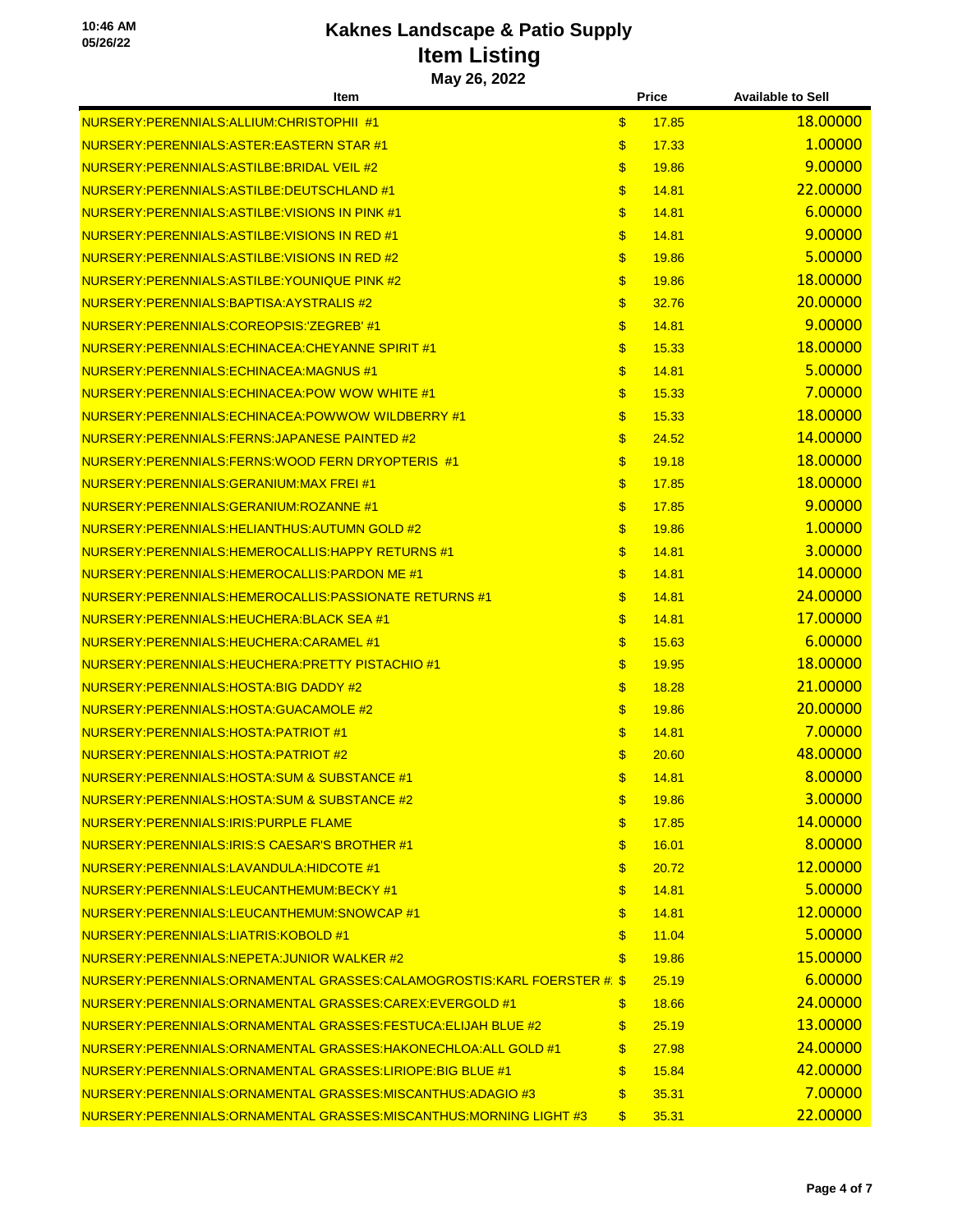| Item                                                               |                           | Price    | <b>Available to Sell</b> |
|--------------------------------------------------------------------|---------------------------|----------|--------------------------|
| NURSERY:PERENNIALS:ORNAMENTAL GRASSES:PENNISETUM:BURGUNDY BUNNY #1 | $\mathbf{\$}$             | 18.66    | 18.00000                 |
| <u>NURSERY:PERENNIALS:ORNAMENTAL GRASSES:PENNISETUM:HAMLIN #2</u>  | \$                        | 25.19    | 36.00000                 |
| NURSERY:PERENNIALS:ORNAMENTAL GRASSES:PENNISETUM:LITTLE BUNNY #1   | $\mathbf{\$}$             | 18.66    | 22.00000                 |
| NURSERY:PERENNIALS:ORNAMENTAL GRASSES:SCHIZACHYRIUM:BLAZE #1       | \$                        | 27.09    | 18.00000                 |
| NURSERY: PERENNIALS: PAEONIA: LADY IN RED #3                       | \$                        | 41.98    | 2.00000                  |
| NURSERY: PERENNIALS: PAEONIA: WHITE TOWERS #3                      | $\boldsymbol{\mathsf{s}}$ | 39.31    | 3.00000                  |
| NURSERY:PERENNIALS:PEROVSKIA:ATRIPLICIFOLIA #1                     | \$                        | 14.81    | 15.00000                 |
| NURSERY: PERENNIALS: PHLOX: COTTON CANDY #2                        | \$                        | 26.53    | 12.00000                 |
| NURSERY: PERENNIALS: PHLOX: EMERALD BLUE #1                        | $\mathbf{\$}$             | 14.81    | 23.00000                 |
| NURSERY: PERENNIALS: PHLOX: GRAPE LOLLIPOP #2                      | $\boldsymbol{\mathsf{s}}$ | 23.20    | 1.00000                  |
| NURSERY: PERENNIALS: PHLOX: SPRING WHITE #1                        | $\mathbf{\$}$             | 17.85    | 26.00000                 |
| NURSERY: PERENNIALS: POLYGONATUM #1                                | \$                        | 14.69    | 1.00000                  |
| NURSERY: PERENNIALS: SALVIA: MAY NIGHTS #1                         | \$                        | 14.81    | 10.00000                 |
| NURSERY: PERENNIALS: SALVIA: MAY NIGHTS #2                         | \$                        | 19.86    | 28.00000                 |
| NURSERY:PERENNIALS:SALVIA:PERFECT PROFUSION #1                     | $\boldsymbol{\$}$         | 19.95    | 12.00000                 |
| NURSERY: PERENNIALS: SCABIOSA: BUTTERFLY BLUE                      | $\boldsymbol{\mathsf{s}}$ | 15.62    | 12.00000                 |
| NURSERY: PERENNIALS: SEDUM: AUTUMN JOY #1                          | \$                        | 14.81    | 26.00000                 |
| NURSERY:PERENNIALS:THYMUS:PSEUDOLANUGINOSUS FLAT                   | \$                        | 96.39    | 4.00000                  |
| NURSERY: PERENNIALS: VINCA: MINOR #1                               | \$                        | 14.81    | 48.00000                 |
| NURSERY: PHYSOCARPUS: LITTLE DEVIL #3                              | \$                        | 53.02    | 1.00000                  |
| NURSERY: PHYSOCARPUS: SUMMER WINE #5                               | \$                        | 78.65    | 12.00000                 |
| NURSERY: PHYSOCARPUS: TINY WINE #3                                 | \$                        | 53.02    | 12.00000                 |
| NURSERY: PICEA: ABIES: PENDULA 7'                                  | \$                        | 546.50   | 1.00000                  |
| NURSERY: PICEA: GLAUCA: GLAUCA CONICA #5                           | \$                        | 147.68   | 5.00000                  |
| NURSERY:PICEA:OMORIKA:OMORIKA 5-6'                                 | \$                        | 260.00   | 14.00000                 |
| NURSERY: PICEA: OMORIKA NANA 24"                                   | \$                        | 309.95   | 3.00000                  |
| NURSERY: PICEA: PUNGENS: BABY BLUE 5'                              | \$                        | 389.75   | 1.00000                  |
| NURSERY: PICEA: PUNGENS: BABY BLUE 8'                              | \$                        | 623.45   | 3.00000                  |
| NURSERY: PICEA: PUNGENS: BABY BLUE EYES 6'                         | \$                        | 575.00   | 7.00000                  |
| NURSERY: PICEA: PUNGENS: FAT ALBERT 6'                             | \$                        | 599.93   | 9.00000                  |
| NURSERY: PICEA: PUNGENS: GLAUCA: GLOBOSA 18"                       | \$                        | 235.00   | 1.00000                  |
| NURSERY:PICEA:PUNGENS:GLAUCA:SLEND PEN 5-6'                        | \$                        | 535.10   | 1.00000                  |
| NURSERY: PICEA: PUNGENS: GLAUCA: SLEND PEN 6-7'                    | \$                        | 640.55   | 1.00000                  |
| NURSERY: PICEA: PUNGENS: GLAUCA 7-8'                               | \$                        | 411.42   | 44.00000                 |
| NURSERY: PICEA: PUNGENS: HOOPSII 7'                                | \$                        | 748.85   | 3.00000                  |
| NURSERY: PICEA: PUNGENS: MONTGOMERY 30"                            | \$                        | 295.74   | 3.00000                  |
| NURSERY: PIERIS: BROUWERS BEAUTY 24-30                             | \$                        | 122.62   | 9.00000                  |
| NURSERY: PIERIS: MOUNTAIN FIRE 18"                                 | \$                        | 95.00    | 4.00000                  |
| NURSERY: PINUS: HELD: LEU5'                                        | \$                        | 389.75   | 3.00000                  |
| NURSERY: PINUS: HELD: LEU6'                                        | \$                        | 469.55   | 2.00000                  |
| NURSERY: PINUS: HELD: LEU8'                                        | \$                        | 623.45   | 1.00000                  |
| NURSERY: PINUS: MUGO: MUGHUS #3                                    | \$                        | 60.72    | 8.00000                  |
| NURSERY: PINUS: PVFL: GOLDILOCKS 4'                                | \$                        | 426.80   | 1.00000                  |
| NURSERY: PINUS: STROBUS: PENDULA 11'                               | \$                        | 1,213.40 | 1.00000                  |
| NURSERY: PINUS: STROBUS: PENDULA 7'                                | \$                        | 748.85   | 1.00000                  |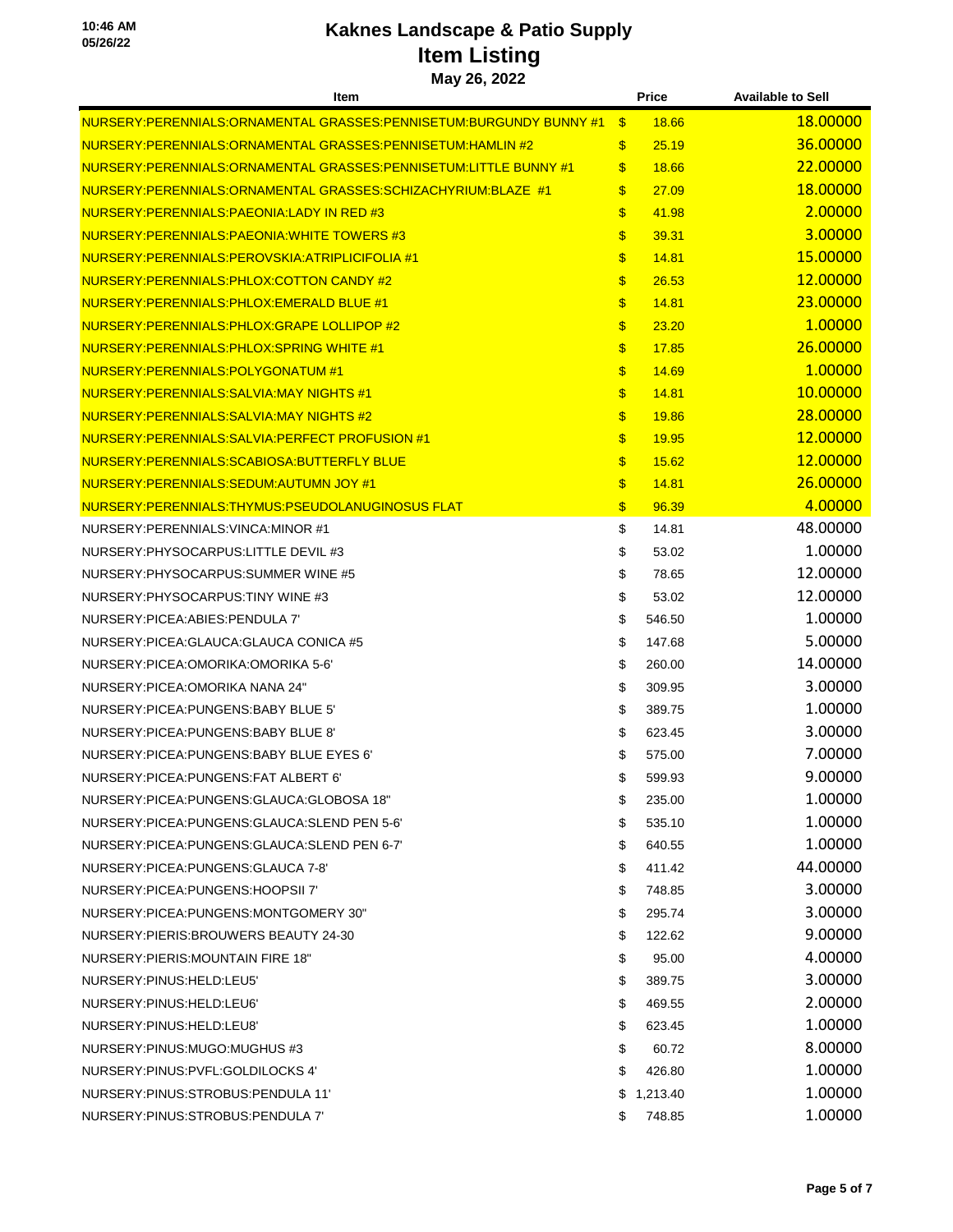| Item                                         | Price        | <b>Available to Sell</b> |
|----------------------------------------------|--------------|--------------------------|
| NURSERY: PINUS: STROBUS: PENDULA 8'          | \$<br>854.34 | 2.00000                  |
| NURSERY: PRUNUS: OKAME 2"                    | \$<br>355.00 | 14.00000                 |
| NURSERY: PRUNUS: OKAME 2.5"                  | \$<br>351.62 | 5.00000                  |
| NURSERY: PRUNUS: SNOW FOUNTAIN 2"            | \$<br>313.50 | 4.00000                  |
| NURSERY: PYRUS: CHANTICLEER 2"               | \$<br>380.00 | 16.00000                 |
| NURSERY: PYRUS: CLEVELAND SELECT 2.5"        | \$<br>360.00 | 20.00000                 |
| NURSERY: QUERCUS: ALBA 2.5"                  | \$<br>419.15 | 7.00000                  |
| NURSERY:QUERCUS:PALUST:2.5"                  | \$<br>510.00 | 26.00000                 |
| NURSERY: QUERCUS: RUBRA: RUBRA 2.5"          | \$<br>550.00 | 7.00000                  |
| NURSERY:RHODODENDRON:CUNNINGHAM WHITE 30-36" | \$<br>148.21 | 16.00000                 |
| NURSERY: RHODODENDRON: ENGLISH ROSEUM 30"    | \$<br>142.83 | 18.00000                 |
| NURSERY:RHODODENDRON:NOVA ZEMBLA 30-36"      | \$<br>148.21 | 14.00000                 |
| NURSERY:RHODODENDRON:PJM #3                  | \$<br>70.43  | 1.00000                  |
| NURSERY:RHODODENDRON:YAK:PERCY WISEMAN 21"   | \$<br>100.00 | 20.00000                 |
| NURSERY: ROSA: DOUBLE KNOCK OUT #3           | \$<br>46.20  | 17.00000                 |
| NURSERY: ROSA: KNOCK OUT #3                  | \$<br>46.20  | 16.00000                 |
| NURSERY: ROSA: PINK DOUBLE KNOCK OUT #3      | \$<br>45.12  | 22.00000                 |
| NURSERY: ROSA: PINK DRIFT #3                 | \$<br>46.20  | 10.00000                 |
| NURSERY: ROSA: RUGOSA #3                     | \$<br>46.20  | 40.00000                 |
| NURSERY: SASSAFRAS: ALBIDUM 2.5"             | \$<br>782.33 | 1.00000                  |
| NURSERY: SASSAFRAS: ALBIDUM 3"               | \$<br>902.03 | 1.00000                  |
| NURSERY: SPIRAEA: BUMALDA: GOLD MOUND #3     | \$<br>45.00  | 9.00000                  |
| NURSERY:SPIRAEA:BUMALDA:LITTLE PRINCESS #3   | \$<br>45.00  | 18.00000                 |
| NURSERY: SPIRAEA: JAP: DOUBLE PLAY: RED #3   | \$<br>53.19  | 16.00000                 |
| NURSERY: STEWARTIA: PSEUDOCAMELLIA 1.75"     | \$<br>577.13 | 2.00000                  |
| NURSERY: STEWARTIA: PSEUDOCAMELLIA 2"        | \$<br>713.93 | 2.00000                  |
| NURSERY: STEWARTIA: PSEUDOCAMELLIA 2.5"      | \$<br>850.73 | 1.00000                  |
| NURSERY:STEWARTIA:PSEUDOCAMELLIA 3"          | \$<br>996.08 | 1.00000                  |
| NURSERY: SYRINGA: BLOOMERANG 30" TF          | \$<br>397.58 | 1.00000                  |
| NURSERY: SYRINGA: BOOMERANG PURPLE #2        | \$<br>50.67  | 8.00000                  |
| NURSERY: SYRINGA: MISS KIM 2.5-3             | \$<br>159.88 | 9.00000                  |
| NURSERY:SYRINGA:PALIBIN #5                   | \$<br>87.04  | 6.00000                  |
| NURSERY: SYRINGA: V: BETSY ROSS 4'           | \$<br>142.50 | 15.00000                 |
| NURSERY: SYRINGA: V: SENSATION 4'            | \$<br>135.38 | 23.00000                 |
| NURSERY: TAXUS: DENSIFORMIS #5               | \$<br>107.90 | 4.00000                  |
| NURSERY: THUJA: DEGROOTS SPIRE 4'            | \$<br>162.45 | 5.00000                  |
| NURSERY: THUJA: NIGRA 5-6                    | \$<br>280.00 | 20.00000                 |
| NURSERY: THUJA: NIGRA 6-7'                   | \$<br>314.28 | 22.00000                 |
| NURSERY: THUJA: OCC SMARAGD 5-6'             | \$<br>208.33 | 8.00000                  |
| NURSERY: THUJA: OCC SMARAGD 8-10'            | \$<br>502.98 | 38.00000                 |
| NURSERY: THUJA: PLICATA GREEN GIANT 10-12'   | \$<br>681.55 | 10.00000                 |
| NURSERY: THUJA: PLICATA GREEN GIANT 6-7'     | \$<br>315.00 | 23.00000                 |
| NURSERY: THUJA: PLICATA GREEN GIANT 7-8'     | \$<br>400.00 | 11.00000                 |
| NURSERY: TILIA: GREENSPRIRE 2.5"             | \$<br>371.43 | 3.00000                  |
| NURSERY: TSUGA: CANADENSIS 6'                | \$<br>495.24 | 20.00000                 |